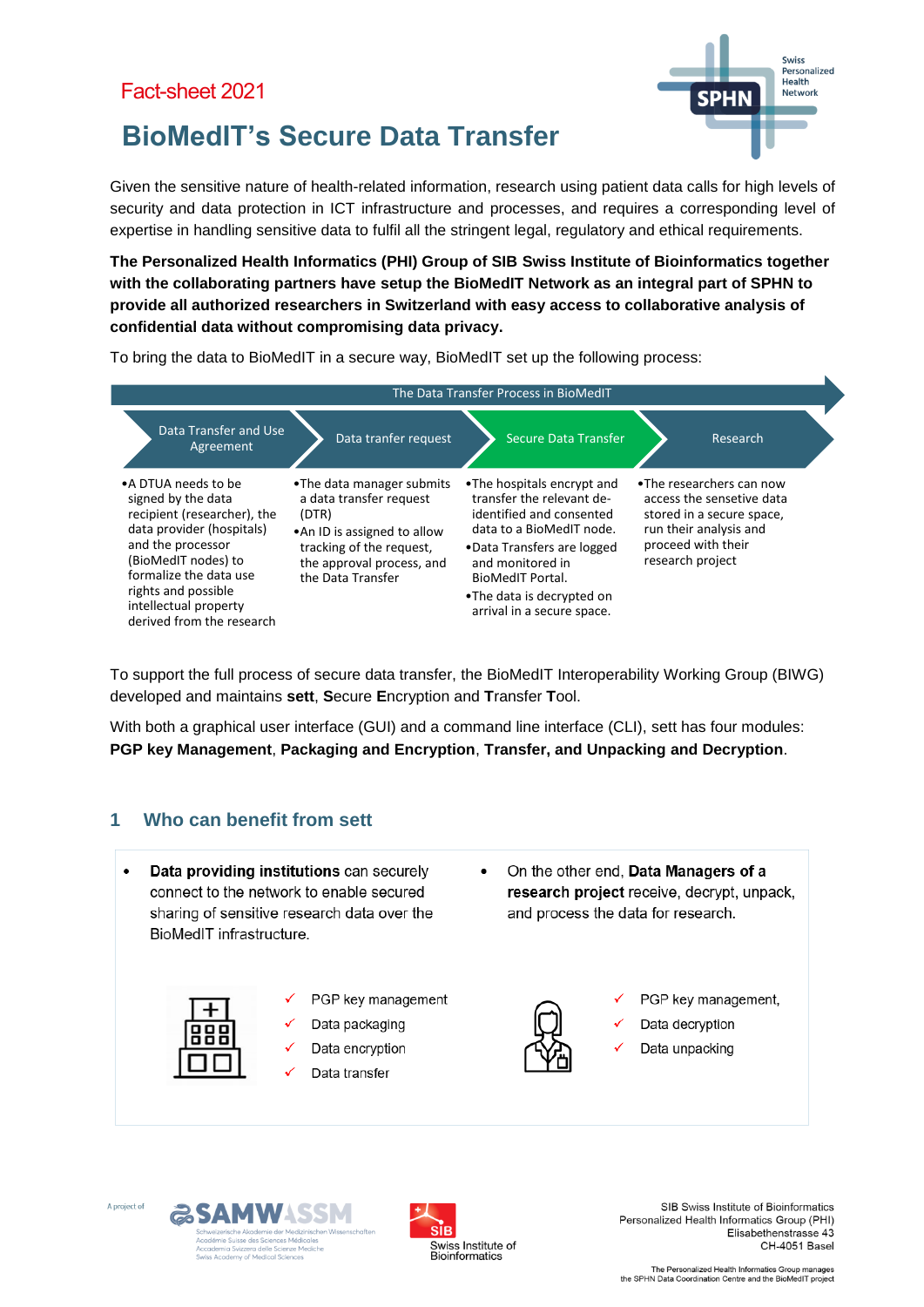

# **2 How secure communication is implemented**

sett uses [OpenPGP](https://www.openpgp.org/)<sup>1</sup>, a method for secure communication between two or more users.

In this system, each user has a pair of unique keys consisting of a private key and a public key linked in a way that:

- data encrypted with a given public key can only be decrypted with the matching private key.
- data signed with a given private key will only be recognized by the matching public key.



- 1. The sender encrypts the data set using the recipient's public key
- 2. The sender signs the data set with his own private key
- 3. The recipient verifies the authenticity of the signature using the public key of the sender
- 4. The recipient decrypts the data set using his own private key

# **3 sett's modules - Covering the secure communication process end to end**

Through an intuitive interface or command line, sett streamlines the process of data packaging, encryption, signing and data transfer. sett allows a number of options to be customized and pre-defined. For instance, you may change the default compression level, or define a default data sender.

#### PGP Key Management

- sett supports the generation of new PGP public and private keys.
- .Includes options to download and upload keys to/from a pre-defined key server.
- •Generates PGP key revocation certificates, required in case the user forgets or have his private key and password stolen/compromised.

### **Data Transfer**

- \*sett can transfer data using sftp<sup>2</sup> or liquid\_files<sup>3</sup> protocols, depending on the server to which the data should be sent.
- . To avoid retyping connection settings for every transfer, it is possible to store predefined connection profiles.

#### Data Packaging and Encryption

- •sett allows the encryption of any combination of individual files and directories.
- ·Supports multi-recipient data encryption, allowing the encrypted file to be decrypted by multiple recipients.
- . The encrypted data set is bundled with a metadata file, containing information about who is sending the file and to whom it should be delivered.

#### Data Decryption and Unpacking

• sett GUI allows the decryption and decompression of files in a single step.

- 1 [OpenPGP:](https://www.openpgp.org/) email encryption standard
- 2 [sftp:](https://en.wikipedia.org/wiki/SSH_File_Transfer_Protocol) network protocol that provides file access, file transfer, and file management over any reliable data stream
- 3 [liquid\\_files:](https://www.liquidfiles.com/) virtual appliance that helps companies and organizations send, receive & share large files, fast & securely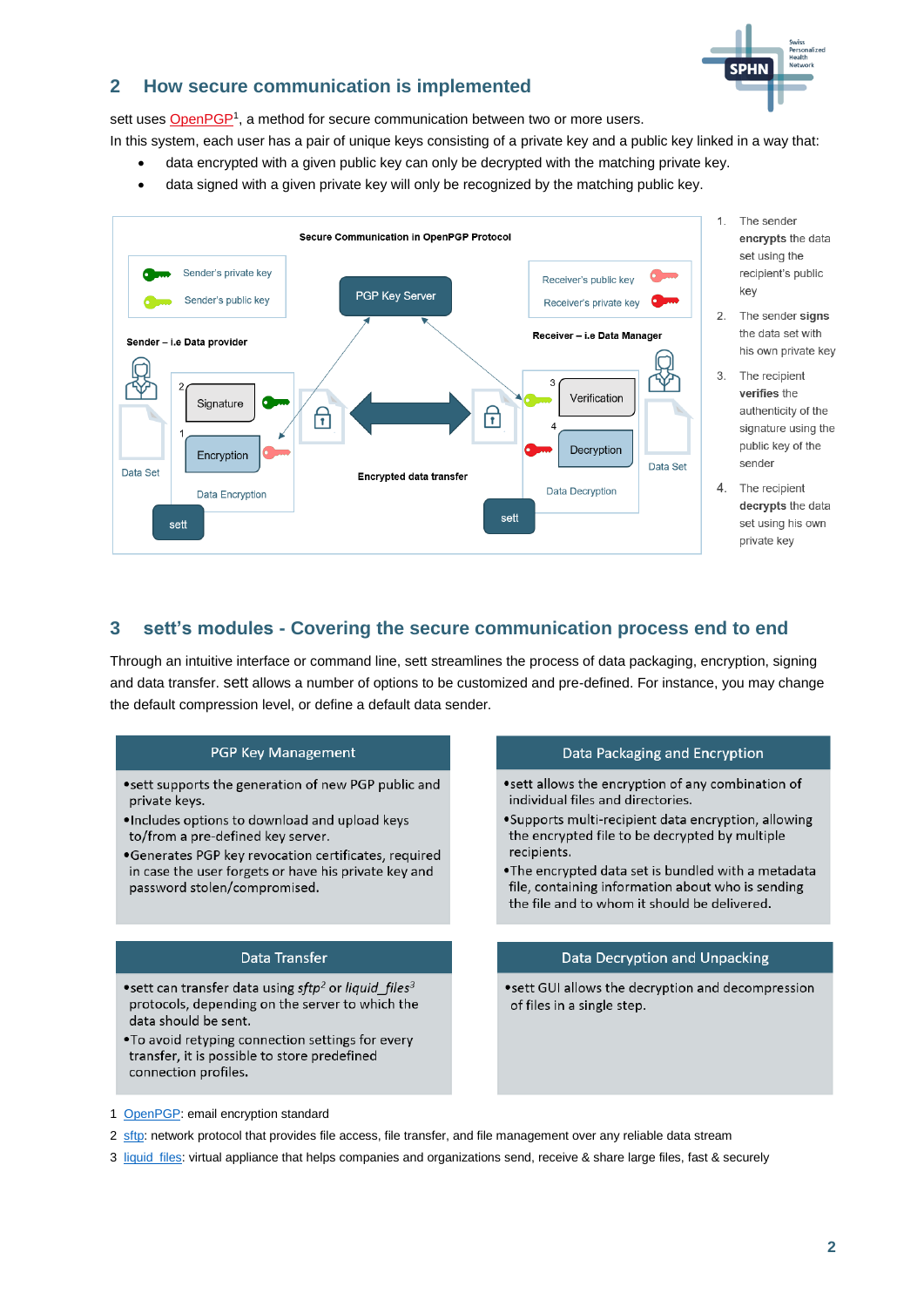

#### **BioMedIT key server**

To provide a central server where public PGP keys for the BioMedIT data transfers can be stored, BioMedIT provides an [key server](https://keyserver.dcc.sib.swiss/) based on SKS-Keyserver technology<sup>4</sup> hosted at the SIB Swiss Institute of Bioinformatics in Lausanne. To increase the level of trust, public keys are verified and approved ("signed") by the Data Coordination Center.

## **4 Integrated control-checks with the BioMedIT network**

In addition to data integrity checks, when sett is used in the BioMedIT network, additional constrains apply to facilitate and ensure SPHN process requirements are met.

#### **Certification status**

 sett implements a security feature where all public keys used within sett must be signed/certified by a "central authority" key i.e. Data Coordination Center in the BioMedIT network.

#### **Authorization status**

- if sett is used in the BioMedIT network, it can verify if a Data Transfer request is in place, valid and authorized by the Data Coordination Center.
- Recipients must be officially approved Data Managers of a project in BioMedIT.

#### **Data integrity**

- sett ensures the integrity of the transferred files by computing checksums on each file that is packaged, and adding this information to the encrypted data.
- The integrity of each file is verified automatically upon decryption of the file by sett, providing the guarantee that all files were transferred flawlessly.

#### **Logging of Data transfers**

 All data transfers are logged, the logs can be viewed on the [BioMedIT portal](https://portal.dcc.sib.swiss/)

# **5 sett benchmarks**

A customizable script is available to run sett benchmarks with a number of different factor levels, like data size, data type, sett commands to run, and more. A complete guide to setup and run benchmarks can be found here: [sett benchmarks.](https://sett.readthedocs.io/en/stable/benchmarks.html)

**Note**: The results presented below were obtained by using input data in the form of text files containing **simulated genomic data in FASTA**<sup>5</sup> **format**. Data compression efficiency, both in the amount of compression and the time needed for compression, can significantly vary depending on the type of input data, and therefore the sett performance values illustrated in this section are not representative of all data types.

<sup>4</sup> [SKS-Keyserver](https://sks-keyservers.net/) technology, provides cryptographic privacy and authentication for data communication.

<sup>5</sup> [FASTA:](https://en.wikipedia.org/wiki/FASTA_format) text-based format for representing either nucleotide sequences or amino acid (protein) sequences, in which nucleotides or amino acids are represented using single-letter codes.